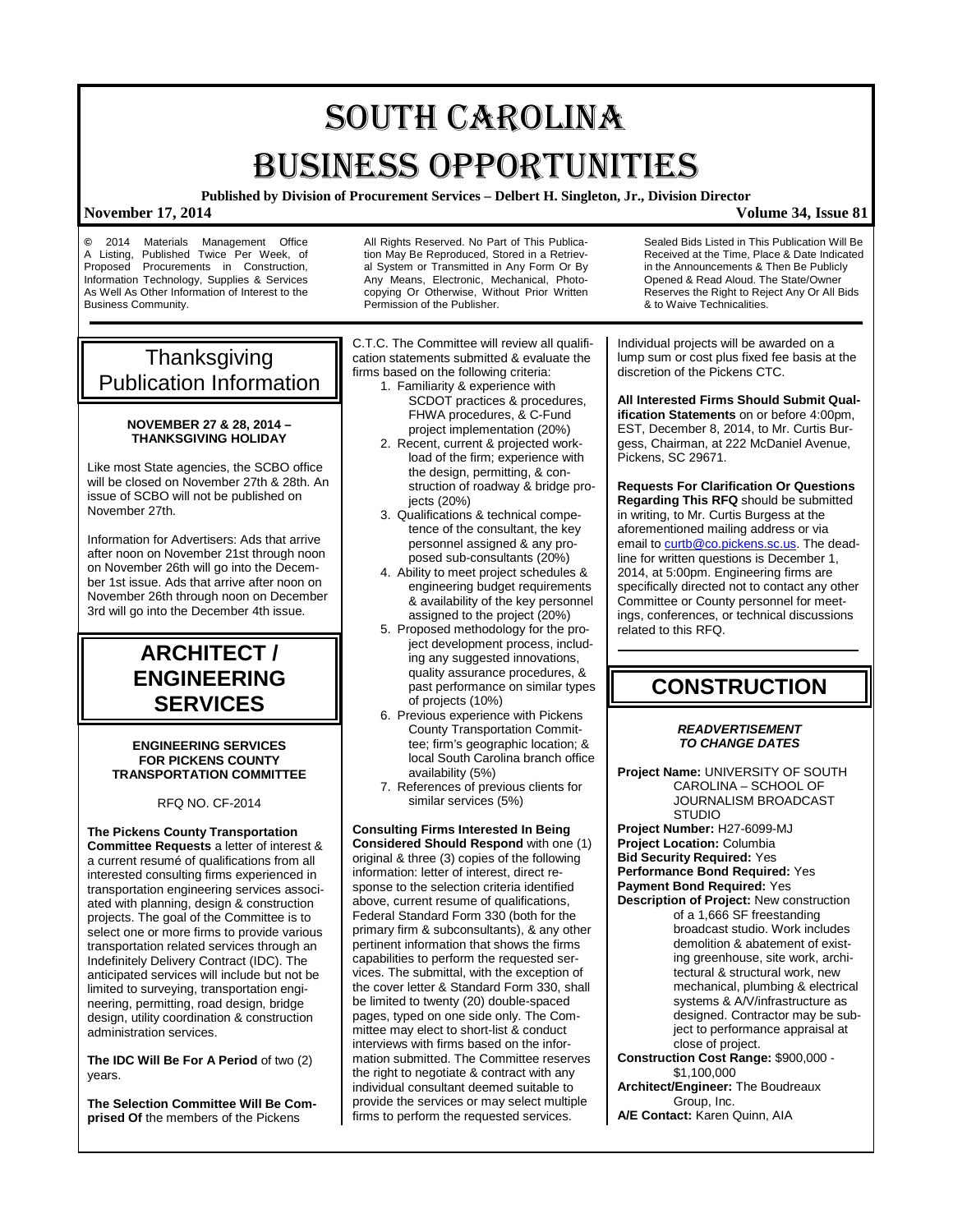**A/E Physical Address:** 1330 Lady St., Columbia, SC 29201 **A/E Mailing Address:** PO Box 5695, Columbia, SC 29250 **A/E E-mail:** [kquinn@boudreauxgroup.com](mailto:kquinn@boudreauxgroup.com) **A/E Telephone:** (803) 799-0247 **A/E Fax:** (803) 771-6844 **Note:** All questions & correspondence concerning this Invitation to Bid shall be addressed to the A/E. **Bidding Documents/Plans May Be Obtained From:** The USC Purchasing web site, [http://purchasing.sc.edu](http://purchasing.sc.edu/) – see "Facilities / Construction Solicitations & Awards." Bidders are responsible for obtaining all documentation. Small & minority business participation is encouraged **Plan Deposit:** None **Note:** Only those bidding documents / plans obtained from the aforementioned source are official. Bidders rely on copies of bidding documents / plans obtained from any other source at their own risk. **Pre-Bid Conf.:** Not mandatory **Pre-Bid Date/Time:** 11/24/14 – 10:00am **Place:** USC, Facilities Management Center, Conference Room 53, 743 Greene St., Columbia, SC 29208 **Agency/Owner:** University of South Carolina **Agency Procurement Officer:** Michelle Adams **Address:** 743 Greene St., Columbia, SC 29208 **E-mail:** [mdadams@fmc.sc.edu](mailto:mdadams@fmc.sc.edu) **Telephone:** (803) 777-0981 **Fax:** (803) 777-7334 **Bid Closing Date/Time:** 12/5/14 – 2:00pm **Place:** USC, Facilities Management Center, Canteen, 743 Greene St., Columbia, SC 29208 **Hand Deliver/Mail Bids To:** USC, Attn.: Michelle Adams, Campus Planning & Construction, 743 Greene St., Columbia, SC 29208

**Project Name:** SIMONS CENTER SAFETY REPAIRS **Project Number:** H15-N247-PG

**Project Location:** 54 St. Philip Street, Charleston, SC 29424 **Bid Security Required:** Yes **Performance Bond Required:** Yes **Payment Bond Required:** Yes **Description of Project:** The work includes

safety repairs to the Simons Center for the Arts at the College of Charleston, including, but not limited to, limited demolition, new safety ladders, guardrails, extension of existing gallery platforms, theatre rigging upgrades, electrical, lighting, controls, accessories & appurtenances complete as shown on the contract documents. Contractor may be subject

to performance appraisal at close of project. **Construction Cost Range:** \$500,000 - \$700,000 **Architect/Engineer:** Liollio Architecture **A/E Contact:** Andy Clark, AIA, LEED AP **A/E Address:** 147 Wappoo Creek Dr., Ste. 400, Charleston, SC 29412 **A/E E-mail:** [andy@liollio.com](mailto:andy@liollio.com) **A/E Telephone:** (843) 762-2222 **Note:** All questions & correspondence concerning this Invitation to Bid shall be addressed to the A/E. **Bidding Documents/Plans May Be Obtained From:** Duncan-Parnell – purchase only **Note:** Only those bidding documents / plans obtained from the aforementioned source are official. Bidders rely on copies of bidding documents / plans obtained from any other source at their own risk. **Bidding Documents/Plans Are Also on File for Viewing Purposes Only At: AGC:** On-line **Dodge:** On-line **Other:** iSqFt Plan Room **Pre-Bid Conf.:** Not mandatory **Pre-Bid Date/Time:** 12/2/14 – 2:00pm **Place:** 133 Calhoun St., Room 209, Charleston **Agency/Owner:** College of Charleston **Agency Procurement Officer:** Cristi Schultz, RA **Address:** 133 Calhoun St., Charleston, SC 29424-0001 **E-mail:** [schultzca@cofc.edu](mailto:schultzca@cofc.edu) **Telephone:** (843) 953-0001 **Fax:** (843) 953-6661 **Bid Closing Date/Time:** 12/16/14 – 2:00pm **Place:** 133 Calhoun St., Room 209, Charleston **Hand Deliver/Mail Bids To:** College of Charleston, Attn.: Cristi Schultz, Physical Plant, 133 Calhoun St., Charleston, SC 29424

**Project Name:** U.S.C.-UPSTATE COLLEGE OF ARTS & SCIENCES – STRUCTURAL REPAIRS **Project Number:** H34-I367 **Project Location:** Spartanburg **Bid Security Required:** Yes **Performance Bond Required:** Yes **Payment Bond Required:** Yes **Description of Project:** Work includes removal & replacement of portions of suspended concrete slab roof over mechanical room & suspended walkway, portions of exterior wall, replacement of steel joists & girders, brickwork & metal railing. Bidders are responsible for obtaining all bidding documents from the USC Purchasing web site, [http://purchasing.sc.edu.](http://purchasing.sc.edu/) Small & minority business participation

subject to performance appraisal at close of project. **Construction Cost Range:** \$60,000 - \$100,000 **Architect/Engineer:** Bailey & Son Engineering, Inc. **A/E Contact:** Alan H. Chamblee, PE **A/E Address:** 124 Edinburgh Court, Ste. 209, Greenville, SC 29607-2542 **A/E E-mail:** [achamblee@base91.com](mailto:achamblee@base91.com) **A/E Telephone:** (864) 232-1284 **A/E Fax:** (864) 232-3114 **Note:** All questions & correspondence concerning this Invitation to Bid shall be addressed to the A/E. **Bidding Documents/Plans May Be Obtained From:** [http://purchasing.sc.edu](http://purchasing.sc.edu/) **Plan Deposit:** None **Note:** Only those bidding documents / plans obtained from the aforementioned source are official. Bidders rely on copies of bidding documents / plans obtained from any other source at their own risk. **Bidding Documents/Plans Are Also on File for Viewing Purposes Only At:** [http://purchasing.sc.edu](http://purchasing.sc.edu/) – see "Facilities / Construction Solicitations & Awards" **Pre-Bid Conf.:** Not mandatory **Pre-Bid Date/Time:** 11/25/14 – 10:00am **Place:** USC-Upstate, Facilities Management Center, 155 American Way, Spartanburg, SC 29303 **Agency/Owner:** University of South Carolina **Agency Procurement Officer:** Clarissa Clark **Address:** 743 Greene St., Columbia, SC 29208 **E-mail:** [clarkcg2@mailbox.sc.edu](mailto:clarkcg2@mailbox.sc.edu) **Telephone:** (803) 777-7162 **Fax:** (803) 777-7334 **Bid Closing Date/Time:** 12/11/14 – 2:00pm **Place:** USC, Facilities Management Center, 743 Greene St., Conference Room 53, Columbia, SC 29208 **Hand Deliver/Mail Bids To:** USC, Attn.: Clarissa Clark, Facilities Management Center, 743 Greene St., Columbia, SC 29208 **Description:** LANCASTER COUNTY SCHOOL DISTRICT IS ACCEPTING SEALED BIDS FOR CONSTRUCTION

> OF TWO ATHLETIC FIELD RESTROOM FACILITIES – FOR TWO HIGH SCHOOLS

School District Facilities Office, 1320 Springdale Rd., Lancaster,

**Pre-Bid Conf.:** Not mandatory. 11/25/14 – 3:00pm, EST **Pre-Bid Location:** Lancaster County

**Bid Due Date/Time:** 12/16/14 – 3:00pm,

**Solicitation Number:** 201512

SC 29720

EST

### **November 17, 2014 2 Volume 34, Issue 81**

is encouraged. Contractor may be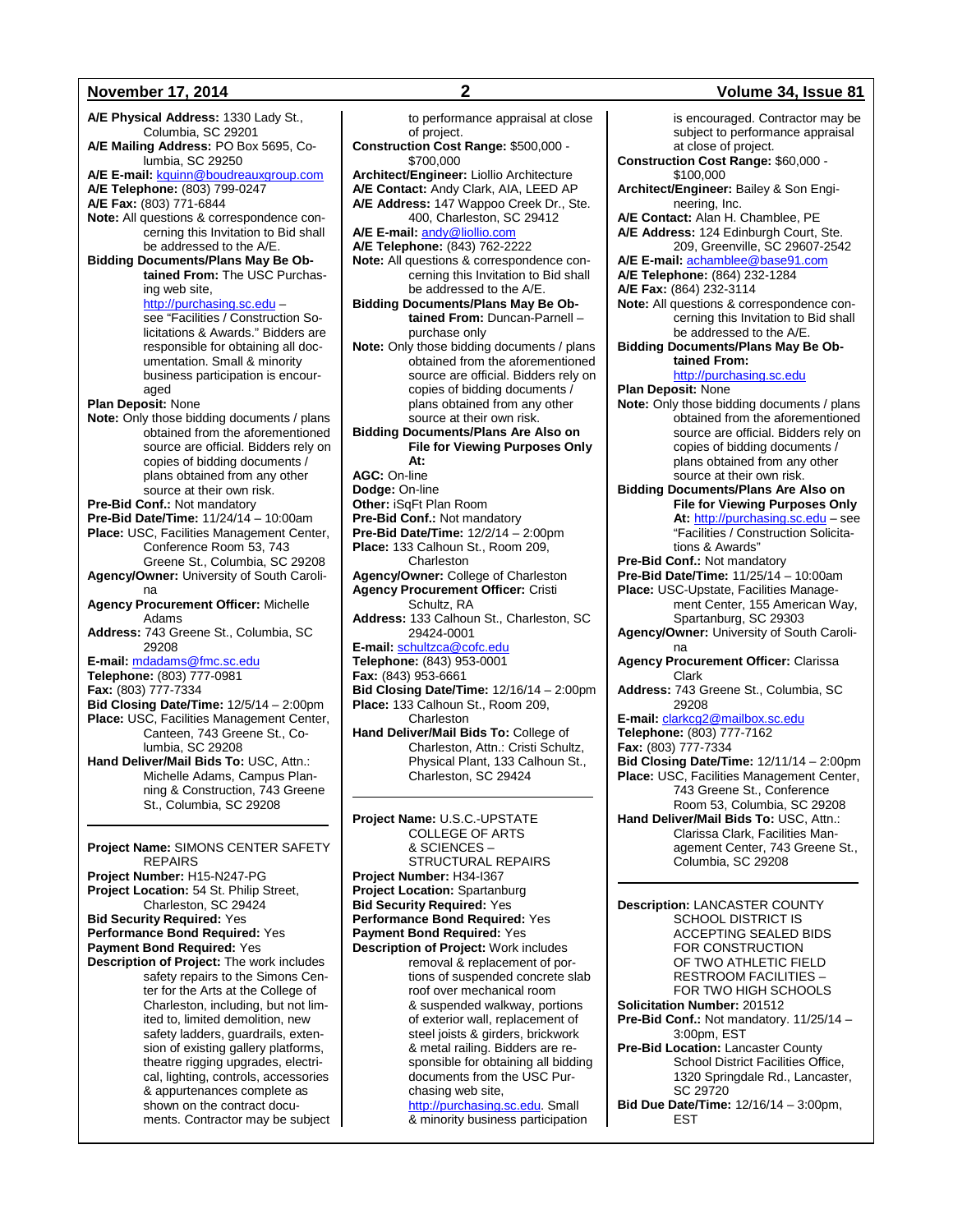**Submit To:** Lancaster County School District, Attn.: Jan Petersen, Director of Procurement, 300 South Catawba St., Lancaster, SC 29720 **Request for Plans/Specifications:** [Jan.Petersen@lcsdmail.net](mailto:Jan.Petersen@lcsdmail.net) – there is no charge for the plans & specifications **Inquiries:** Jan Petersen, Director of Procurement, phone (803) 416-8842 *RE-BID* **Project Name:** MARION COUNTY RADIO COMMUNICATIONS TOWER CONSTRUCTION – RE-BID **Project Number:** RFP 201404 **Project Location:** Mullins, SC **Description of Project:** The structure will be a 400' guyed tower installed at the City of Mullins Fire Rescue Training Facility. The tower will support all antenna systems & the proposer's pricing shall include engineering, tower loading design, final site design, with materials list, shipping & labor costs. **Architect/Engineer:** N/A **Pre-Bid Conf.:** Mandatory **Pre-Bid Date/Time:** 11/24/14 – 10:00am **Place:** Marion County Administration Building, 1305 North Main St., Marion, **SC Site Visit:** Will follow pre-bid conference **Bid Due Date/Time:** 12/5/14 – 5:00pm. Bids will be opened on 12/8/14 **Place:** Marion County Administration Building, 1305 North Main St., Marion, SC **Direct Inquiries To:** Michael Johnson, phone (843) 458-8661 **Plans May Be Obtained From:** Katherine Bell, PO Box 183, Marion, SC 29571, phone (843) 423-8201, E-mail [kbell@marionsc.org](mailto:kbell@marionsc.org) **Agency/Owner:** Marion County **Name & Title of Agency Coordinator:** Katherine Bell, Personnel Director **Address:** PO Box 183, Marion, SC 29571 **Download Solicitation From:** [www.marionsc.org](http://www.marionsc.org/) **Project Name:** TWELVE MILE CREEK SANITARY SEWER EXTENSION **Project Number:** BID # 14-007 **Location:** Golden Hills Golf & Country Club, Lexington, SC **Bid Security Required:** Yes **Performance Bond Required:** Yes **Payment Bond Required:** Yes **Description of Project:** Construction of the

Twelve Mile Creek Sanitary Sewer Line & the demolition of the Coventry Woods WWTP. Work includes the installation of approximately 5,600 linear feet of

21-inch diameter gravity sanitary sewer pipe; connection of the existing 8-inch & 12-inch diameter gravity lines entering the Coventry Woods WWTP to the new 21 inch diameter sanitary sewer line; connection of the new 21-inch diameter gravity sewer line to the existing 21-inch diameter gravity line ; decommissioning of the Coventry Woods WWTP, to include the demolition of all structures inside the perimeter fence to a depth of five feet below existing grade; temporary facilities (including bypass pumping) as required to maintain service of the existing Golden Hills Golf & Country Club gravity sewer system during construction. **Construction Cost Range:** \$1,500,000 - \$2,500,000 **Architect/Engineer:** CDM Smith **A/E Contact:** Jamie Kelso, PE **A/E Address:** 1301 Gervais Street, Ste. 1600, Columbia, SC 29201 **A/E Telephone:** (803) 758-4500 **A/E Fax:** (803) 251-2064 **A/E E-mail:** [kelsoj@cdmsmith.com](mailto:kelsoj@cdmsmith.com) **Plans On File At/ May Be Obtained From:** Engineer **Plan Deposit:** \$100.00, Non-refundable **Pre-Bid Conf./Site Visit:** Mandatory **Pre-Bid Date/Time:** 12/3/14 – 10:00am **Place:** Eli Mack Room, Town of Lexington Town Hall, 111 Maiden Lane, Lexington, SC 29072 **Bid Due Date/Time:** 12/17/14 – 10:00am **Place:** Same as pre-bid conference **Agency/Owner:** Town of Lexington **Name & Title of Agency Coordinator:** Sherry Brooks **Address:** 111 Maiden Lane, Lexington, SC 29072 **Telephone:** (803) 951-4652 **Fax:** (803) 951-4658 **Email:** [sbrooks@lexsc.com](mailto:sbrooks@lexsc.com) **Hand Deliver/Mail Bids To:** Sherry Brooks,

**Project Name:** SOIL GAS EXTRACTION SYSTEM, CLOSED NEWBERRY COUNTY LANDFILL **Project Number:** 2014-31 **Location:** Newberry County **Bid Security Required:** Yes **Performance Bond Required:** Yes **Payment Bond Required:** Yes **Description of Project:** Installation of 27 soil gas extraction wells (870 vlf), HDPE piping, blower treatment system, air compressor, electrical, & 1,000-gallon storage poly tank. Project also includes startup services. **Architect/Engineer:** SCS Engineers **A/E Contact:** Steve Lamb **A/E Address:** 2520 Whitehall Park Drive,

Suite 450, Charlotte, NC 28273

Town of Lexington, 111 Maiden Lane, Lexington, SC 29072

### **November 17, 2014 3 Volume 34, Issue 81**

**A/E Telephone:** (704) 504-3107 **A/E E-mail:** [slamb@scsengineers.com](mailto:slamb@scsengineers.com) **Plans May Be Obtained From:** Newberry County website: [www.newberrycounty.net/purchas](http://www.newberrycounty.net/purchasing) [ing](http://www.newberrycounty.net/purchasing) or, SCS Engineers, 2520 Whitehall Park Drive, Ste. 450, Charlotte, NC 28273. **Plan Deposit:** \$100.00, Non-refundable **Pre-Bid Conf./Site Visit:** Non-mandatory **Pre-Bid Date/Time:** 12/2/14 – 11:00am **Place:** Courthouse Annex Conference Room, 1309 College Street, Newberry, SC 29108, followed by a site visit **Bid Due Date/Time:** 12/18/14 – 3:30pm **Place:** Courthouse Annex Conference Room, 1309 College Street, Newberry, SC 29108 **Agency/Owner:** Newberry County **Name & Title of Agency Coordinator:** Crystal Waldrop, Purchasing Director **Address:** PO Box 156, Newberry, SC 29108 **Telephone:** (803) 321-2100 **Fax:** (803) 321-2102 Email: [cwaldrop@newberrycounty.net](mailto:cwaldrop@newberrycounty.net) **Hand Deliver Bids To:** Newberry County Courthouse Annex Conference Room, 1309 College Street, Newberry, SC 29108 **Mail Bids To:** Newberry County Courthouse Annex, PO Box 156, Newberry, SC 29108, Attention Crystal Waldrop **Project Name:** EAST DOLPHIN CHANNEL IMPROVEMENTS **Project Number:** NC-24-14 D&F31491.00 **Bid Security Required:** Yes **Performance Bond Required:** Yes **Payment Bond Required:** Yes **Description of Project:** The purpose of this project is to provide a stable channel bank to adjoining residential properties & generally involves the construction of 200 LF of 8' x 4' box culvert downstream of Lackawanna Blvd. & 850 LF of a mechanically stabilized earth (MSE) wall along the eastern bank of East Dolphin Channel. Proposed activities will also include the construction of associated headwalls & drainage piping. Incidental work associated with the installation of the storm drainage piping will include, but not be limited to, sediment & erosion

control measures, tree removal & protection, fence removal & relocation, utility conflict avoidance & relocation, & site stabilization & restoration. **Architect/Engineer:** Davis & Floyd, Inc.

**A/E Contact:** Michael Putnam **A/E Address:** PO Box 61599, Charleston, South Carolina 29419-1599 **A/E Telephone:** (843) 554-8602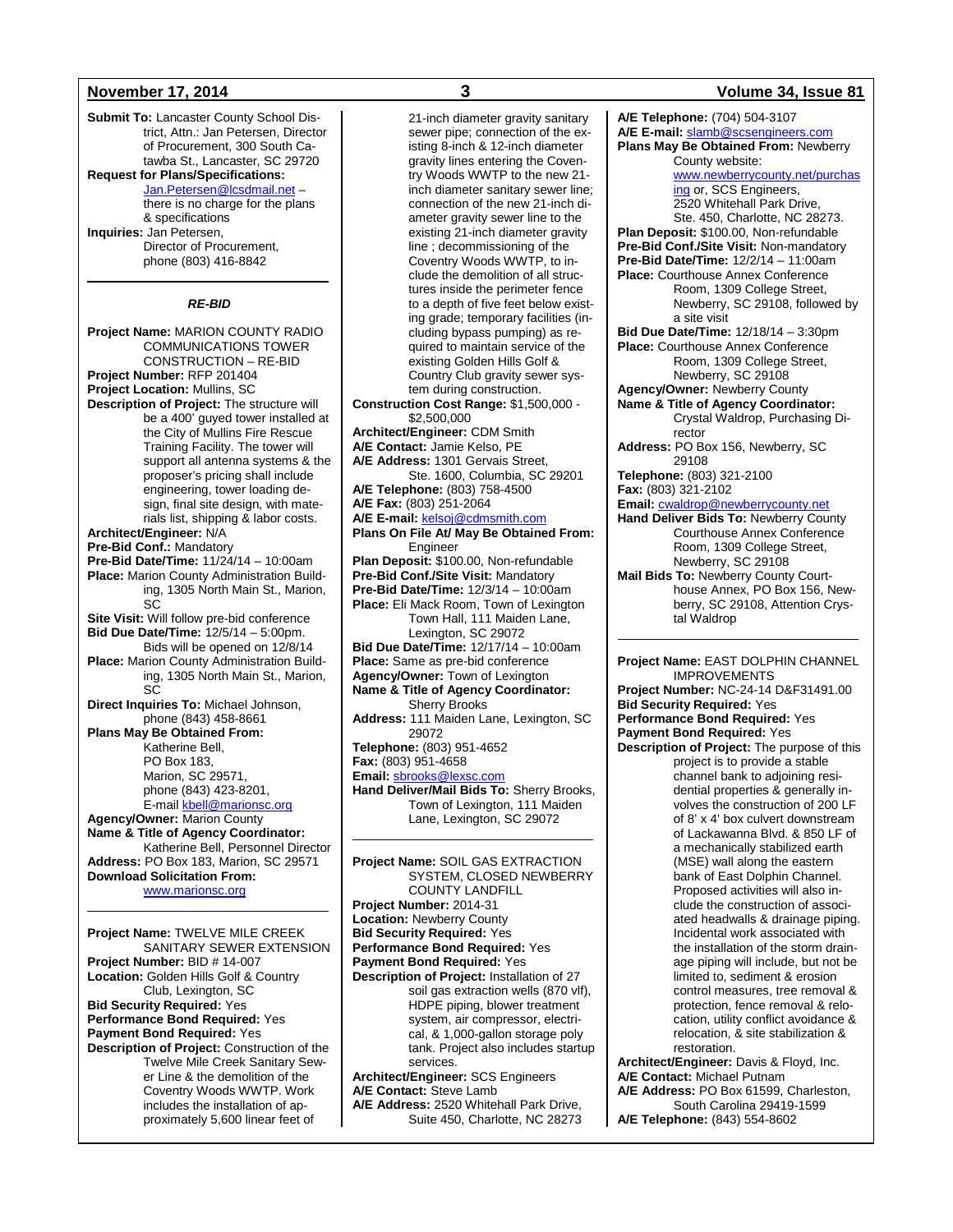**A/E E-mail:** [Documents-](mailto:Documents-CHS@davisfloyd.com)[CHS@davisfloyd.com](mailto:Documents-CHS@davisfloyd.com)

**Plans On File At/ May Be Obtained From:** Electronic bid documents may be obtained by emailing a request to [documents-chs@davisfloyd.com,](mailto:documents-chs@davisfloyd.com)  with reference to the project name. Hard copies of the plans & specifications will also be available by written request to Davis & Floyd Inc., PO Box 61599, Charleston, South Carolina, 29419-1599.

**Plan Deposit:** \$75.00, Non-refundable **Pre-Bid Conf./Site Visit:** Non-mandatory **Pre-Bid Date/Time:** 12/2/14 – 10:00am **Place: On-Site East Dolphin Channel Bid Due Date/Time:** 12/9/14 – 2:00pm **Place:** North Charleston Purchasing Dept. **Agency/Owner:** City of North Charleston **Address:** 2500 City Hall Lane, 3rd Floor, Rhett Conference Room, North

Charleston, SC 29406 **Hand Deliver Bids To:** North Charleston

Purchasing Dept., 2500 City Hall Lane, North Charleston, SC 29406

**Mail Bids To:** City of North Charleston, Attn: Purchasing Department PO Box 190016, North Charleston, SC 29419

**Project Name:** WOODWARD FIELD AIRPORT SECURITY FENCING **Project Number:** 14-133-11 **Location:** Woodward Field Airport, 2203 Airline Drive, Camden, SC 29020 **Bid Security Required:** 5% **Performance Bond Required:** Yes **Payment Bond Required:** Yes

**Description of Project:** Installation of Fencing for Airport Security (Subject to minor changes) including: Removal of existing fence, installation of approximately 15,500 lf of new 8' & 10' aluminized fence & gates & approximately 1,500 lf of Black vinyl fencing & gates (Some gates are access controlled)

> Other Related Miscellaneous Items: Bid bonds are required for all bids. Successful bidder will be required to provide Performance & Payment Bonds. Bids submitted via fax or email will not be accepted.

- **Construction Cost Range:** \$350,000 \$400,000
- **Architect/Engineer:** SC Aeronautics Commission
- **A/E Contact:** L. Wayne Corley, PE
- **A/E Address:** 2553 Airport Blvd., W. Columbia, SC 29170
- **A/E Telephone:** (803) 896-6898
- **A/E Fax:** (803) 896-6266

**A/E E-mail:** [wacorley@aeronautics.sc.gov](mailto:wacorley@aeronautics.sc.gov)

**Plans On File At:** Woodward Field Airport Terminal Building, 2203 Airline Drive Camden, SC 29020

- **Plans May Be Obtained From:** The offices of ARC, 819 State Street, Cayce, SC 29033, (803) 254-2561, 7092 Howard Street, Spartanburg, SC 29303, (864) 585-8388 or 255 South Academy Street, Greenville, SC 29601, (864) 233- 5371
- **Plan Deposit:** Approximately \$75.00, plus shipping

**Pre-Bid Conf./Site Visit:** Mandatory **Pre-Bid Date/Time:** 12/2/14 – 2:00pm

**Place:** Woodward Field Airport, 2203 Airline Drive Camden, SC 29020

- **Deadline for Questions:** 12/11/14 12:00pm – Direct all questions to A/E listed above
- **Bid Due Date/Time:** 12/18/14 2:00pm **Place:** Kershaw County Government Center, 515 Walnut Street, Room 217, Camden, SC 29020
- **Bid Submissions:** Sarah Williams, Purchasing Coordinator, Kershaw County Government Center, 515 Walnut Street, Camden, SC 29020, Attn: Purchasing, Room 217, (803) 425-7234

#### **COLIGNY PARKING ENHANCEMENT PROJECT FOR HILTON HEAD ISLAND**

#### IFB 2014-0033

**The Town Of Hilton Head Island Is Soliciting Sealed Bids** from qualified contractors for the Coligny Parking Enhancement Project. This project consists of enhancing the parking configuration & to add more spaces at the Coligny Parking Lot. The constructions plans & specifications will be used as the primary basis for developing bids.

**Plans & Specifications Are Open To Inspection** at or may be purchased from Savannah Blue Print Company, 807 William Hilton Parkway #200, Hilton Head Island, South Carolina 29928, (800) 672-7260 or (843) 686-6663, Fax (843) 686-4090, or [www.savannahblue.com.](http://www.savannahblue.com/) Construction plans & specifications may also be viewed on the Town's web site' [www.hiltonheadislandsc.gov.](http://www.hiltonheadislandsc.gov/)

**A Mandatory Pre-Bid Conference Will Be Conducted** at 2:00pm, on Wednesday, November 19, 2014, at Town Hall, One Town Center Court, Hilton Head Island, SC. The Town will only accept bids from those in attendance at this meeting. A question & response period will be open until close of business, Monday, November 24, 2014.

**Sealed Bids Are Due No Later Than** 2:00pm, Wednesday, December 3, 2014. All bids must be sealed & clearly marked on the outer package, "Town of Hilton Head

### **November 17, 2014 4 Volume 34, Issue 81**

Island – IFB 2014-0033, Coligny Parking Enhancement Project, Attention Galen Knighten." Sealed bids shall be hand delivered to the receptionist at Town Hall or delivered by traceable service (FedEx, UPS, etc.), to the Town of Hilton Head Island, Attn.: Galen Knighten, One Town Center Court, Hilton Head Island, SC 29928. Bids sent by fax will not be accepted.

**Bidders Shall Be Licensed To Perform** the work described herein as required by Section 40-11-10 et seq., South Carolina Code of Laws, 1976 (as amended) & Section 10-1-10 et seq., Code of the Town of Hilton Head Island, South Carolina, 1983 (as amended).

**The Town Reserves The Right** to accept or reject any or all bids received as a result of this request or to negotiate with all qualified bidders or to cancel in part or in its entirety this solicitation if it is in the best interest of the Town to do so. The Town further reserves the right to delete or reduce the quantities of certain items at its sole discretion.

**This Solicitation Does Not Commit The Town** to award a contract or to pay for any costs incurred in the preparation of your proposal or to procure or contract for any articles of goods or services.

**The Bid Must Be Signed By An Official** authorized to bind the bidder, & it shall contain a statement to the effect that the proposal is firm for a period of at least 90 days from the date of opening.

**The Town Does Not Discriminate** on the basis of race, color, national origin, sex, religion, age or disability in employment or provision of services.

**For Additional Information Concerning This Solicitation,** please contact Galen Knighten a[t galenk@hiltonheadislandsc.gov](mailto:galenk@hiltonheadislandsc.gov) or (843) 341-4778.

#### **TABLE ROCK OVERLOOK PROJECT FOR PICKENS COUNTY**

**Pickens County Is Pleased To Advertise For Sealed Bids** to construct the Table Rock Overlook project. Plans & specifications for review are available in PDF format on the Pickens County website, [http://www.co.pickens.sc.us.](http://www.co.pickens.sc.us/) Please refer to bid number 2015-07 in all correspondence concerning this project.

**Hard Copy Plans & Specifications May Be Requested** by writing to Curtis Burgess, 222 McDaniel Avenue, Pickens SC ,29671. Please allow three working days to permit print-out of the documents. The documents may be picked up at the engineering office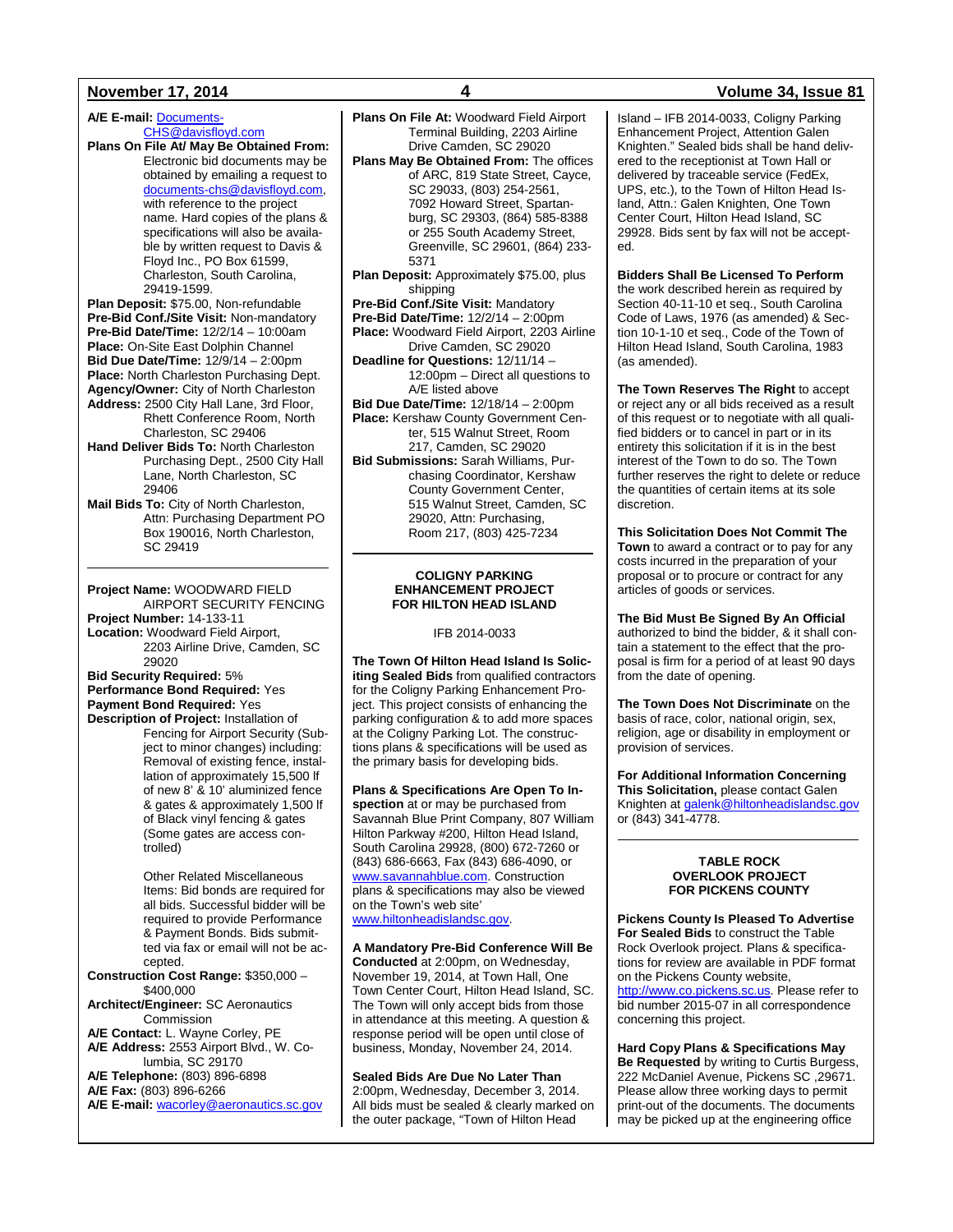### **November 17, 2014 5 Volume 34, Issue 81**

located in the Pickens County Administration building. Please telephone Mr. Burgess to set up a time to pick up the documents. All bids will be valid for a period of 30 days from the bid opening date.

**All Submittals Will Require A Bid Bond** of 5%, a performance bond, & a payment bond. Bid bonds will be released for bids that are not successful.

**The Contractor Is Expected To Meet** the requirements of the State Set-Aside law. This project requires a 5% expenditure for WBE & MBE companies.

**There Will Be A Required Pre-Bid Meeting** at the site located near Back Park Road on SC 11 on December 2, 2014, at 10:00am. Interested parties may telephone Curtis Burgess at (864) 898-5512 for further details & directions to the site.

**All Sealed Bids Will Be Opened** at the Board Room located in the Pickens County Administration Building, 222 McDaniel Ave., Pickens, SC 29671, at 3:00pm, on December 16, 2014. Sealed bids may be hand delivered to Mr. Curtis Burgess or mailed to Attn. Curtis Burgess, 222 McDaniel Avenue, Pickens SC, 29671.

#### **SEGAR'S MILL PUMP STATION RENOVATIONS**

**Sealed Bids For The Construction Of** the Segar's Mill Pump Station Renovations will be received by the City of Hartsville at 145 West Carolina Ave., Hartsville, SC 29550, until 2:00pm, local time, on December 18, 2014, at which time the bids received will be publicly opened & read.

**The Project Consists Of The Demolition** of an existing fiberglass building, existing pumps, piping & controls & the construction of a 500 sf masonry building, new pumps, piping, controls, electrical, wetwell rehabilitation, concrete slab, fencing, generator & miscellaneous piping.

**Bids Will Be Received** for a single prime contract.

**Engineer:** Hanna Engineering at 821 West Lucas Street in Florence, SC.

**Prospective Bidders May Examine The Bidding Documents** at the engineer's office & the City of Hartsville located at 145 West Carolina Ave., Hartsville, SC, Mondays through Fridays between the hours of 9:00am & 4:00pm.

**The Bidding Documents May Be Obtained** from the Issuing Office upon payment of \$150.00 for each set. Upon request & receipt of payment, the bidding documents will be transmitted via delivery ser-

vice. Partial sets of bidding documents will not be available. Neither the Owner nor Engineer will be responsible for full or partial sets of bidding documents, including addenda if any, obtained from other sources.

**Bid Security Shall Be Furnished** in accordance with the Instructions to Bidders.

**No Bid Will Be Considered Unless** the bidder is legally qualified under the provisions of the South Carolina Contractor's Licensing Law (South Carolina Code of Laws as amended on April 1, 1999, Chapter 11, Sections 40-11-10 through 40-11-428).

**Contractors Shall Have A Classification** of WL.

**No Bidder May Withdraw The Bid** within 90 days after the actual date of the opening & thereof.

**The Owner Reserves The Right** to waive any informalities or to reject any or all bids.

#### **HUDSON STREET TRAILHEAD FOR CITY OF GREENVILLE**

#### INVITATION FOR BIDS IFB NO. 15-3478

**The City Of Greenville Is Requesting Sealed Bids** from qualified contractors to construct an asphalt parking lot & associated features in accordance with the drawings titled "Swamp Rabbit Trail Hudson St. Trailhead". Trailhead will be located at the corner of Welborn Street & Hudson Street. The contractor chosen to complete the work will be responsible for providing all materials & labor needed to complete the job. It is the contractor's responsibility to visit the site & review all construction plans.

**The Drawings May Be Obtained** by sending an email request t[o mdi-](mailto:mdiaz@greenvillesc.gov)

[az@greenvillesc.gov.](mailto:mdiaz@greenvillesc.gov) A link to the drawings will then be emailed to the requester. The drawings can be viewed & downloaded at no cost from the website.

**A Certified Check, Cashier's Check Or Bid Bond In The Amount** of five percent (5%) of the bid made payable to the City of Greenville will be required to accompany each bid. Performance & payment bonds will be required of the successful bidder after acceptance of offer by the City.

**Bid Packet May Be Obtained Online At**

[http://www.greenvillesc.gov/OMB/BidsRfps.](http://www.greenvillesc.gov/OMB/BidsRfps.aspx) [aspx](http://www.greenvillesc.gov/OMB/BidsRfps.aspx) or from the City of Greenville, Purchasing Division, 7th Floor, City Hall, 206 South Main Street, Greenville, SC or contact Maribel Diaz at (864) 467-4547 or [mdiaz@greenvillesc.gov.](mailto:mdiaz@greenvillesc.gov)

**Sealed Bids Will Be Received** in the City of Greenville's Purchasing Division, until 2:00pm, ET, December 16, 2014. At said place & time, & promptly thereafter, all sealed bids that have been duly received will be publicly opened & read aloud. The deadline for questions is 2:00pm, December 3, 2014.

#### *READVERTISEMENT TO AMEND BID OPENING INFO & ADD BID DELIVERY INFO*

**CONVERSION OF EXISTING DEPARTMENT OF SOCIAL SERVICES TO CHESTERFIELD ADMINISTRATION**

**Sealed Bids From Contractors Properly Licensed In South Carolina** will be received by Chesterfield County on Tuesday, December 16, 2014, until 1:00pm, local time, in the Chesterfield County DSS Building Meeting Room (in the rear of the building on Mill Street side) located at 201 North Page Street, Chesterfield, SC 29709, where they will be publicly opened & read aloud for Conversion Of The Existing Department Of Social Services To Chesterfield Administration.

Bids being mailed or hand delivered are to go to Ms. Michelle Stanley, Finance Director at 200 W. Main Street, 2nd Floor, Chesterfield Administration Office, Chesterfield, SC 29709.

**The Project Consists Of** an approximately 22,170 SF building & consists of the following:

- 1. Demolition work required to completely "gut" interior of the existing building & exterior window & door systems as described in the contract documents. Demolition also includes removal of all exterior "fluted" split face CMU veneer & facade & wall pilasters around the building exterior, exterior metal canopy covers & foundations, exterior concrete sidewalks, retaining walls, steps & ramps & other associated work indicated on the contract documents. Work also includes demolition of building plumbing, mechanical & electrical systems.
- 2. New work includes new interior metal studs & gypsum board wall systems with hollow metal doorframes & wood doors, suspended & gypsum board ceiling systems, new insulated exterior aluminum windows & exterior door systems, new floor & other interior finishes, millwork & shelving throughout. Work also includes work related to plumbing, mechanical, fire suppression system, electrical & site improvements as indicated on the Contract Documents.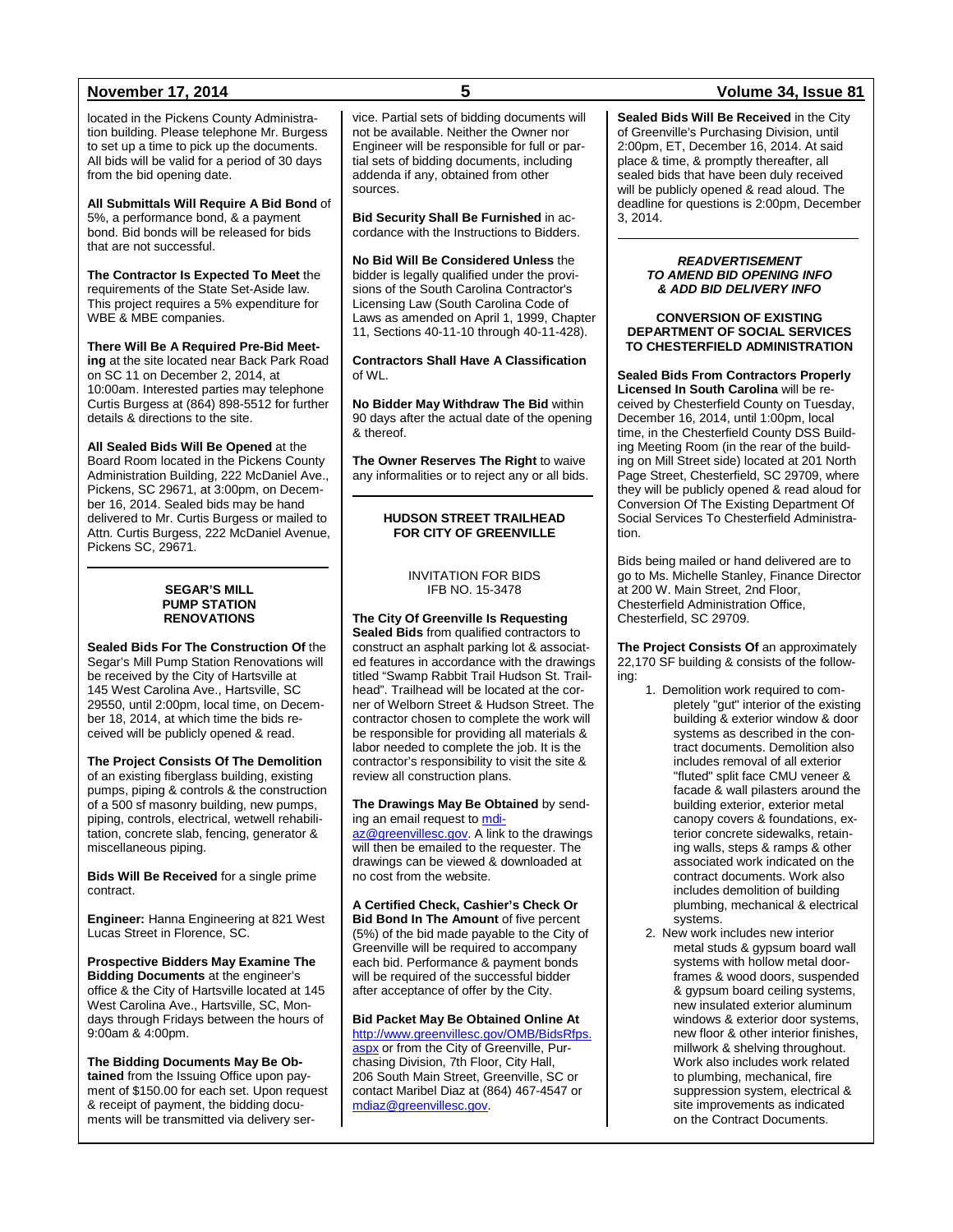**Properly Licensed Contractors May Obtain Bid Documents** from the office of the Architect, Pike-McFarland-Hall Associates, Inc., Architects & Planners, 1300 Professional Drive, Suite 201, Myrtle Beach, SC 29577, [dwilliams@pmharchitects.com](mailto:dwilliams@pmharchitects.com), (843) 497-0272, Fax (843) 497-0271. Requests must be written & accompanied by \$300.00 deposit per set. The full amount of the deposit (for the first two sets) will be refunded to general contractors submitting a bona fide bid & upon return of the bid documents in good condition within fifteen (15) days after receipt of bids. Sets in excess of two (2) requested by general contractors & all sets requested by subcontractors shall be requested in writing & accompanied by \$300.00 per set which will be refunded less \$150.00 to cover cost of reproduction & handling upon return of bid documents in good condition within fifteen (15) days after receipt of bids. Partial sets to material suppliers will be issued at the cost of reproduction (no refund) of requested drawings / specifications & will include full copies of any Addenda that have been issued. No partial sets will be issued to major subcontractors. CD containing construction documents may be obtained from the architect's office only for a non-refundable amount of \$300.00. Construction documents will be ready the week of November 17th.

**Each Bid Must Be Accompanied** by a bid guarantee of not less than five percent (5%) of the base bid, which may be a bid bond, issued by a bonding company that is on the approved list of the Treasurer of the United States, or a certified check made payable to the Owner. The successful bidder will be required to furnish performance bond & labor & material payment bond, each in the full amount of the contract sum, issued by a bonding company licensed to do business in South Carolina, & on the approved list of the Treasurer of the United States.

**Bidding Documents Will Be Available For Inspection** at the offices of Pike-McFarland-Hall Associates, Inc., Myrtle Beach, SC (by appointment) & Horry-Georgetown Homebuilders Association, Conway, SC; & on the online plan rooms of McGraw-Hill Construction Data, Reed Construction Data & Hispanic Contractors (iSQft). Please note that the online plan rooms are for viewing only. Downloading of plans, specifications or addenda is not permitted & will not get your company listed on the bidders list.

**To Be Eligible For Consideration,** bids must comply with the laws of South Carolina, all conditions of the specifications, & must be made on the form provided, enclosed in an opaque sealed envelope bearing the name & license number of bidder, marked "Conversion Of The Existing Department Of Social Services To: Chesterfield Administration" & delivered not later than the aforementioned date & hour.

**A Pre-Bid Conference For General Contractors & All Major Sub-Contractors** (site work, concrete contractor, plumbing, mechanical, electrical contractor & supplier, & fire sprinkler) will be held Thursday, December 4, 2014, at 1:00pm. The pre-bid conference will be held in Chesterfield County Court House Multi-Purpose Room located at 200 West Main Street, Chesterfield, SC 29709. All other sub-contractors are strongly encouraged to attend.

**Owner Reserves The Right To Reject** any or all bids or certain portions of a bid as stipulated in the Form of Proposal, & to waive any minor informalities & technicalities in bidding, & to award the job in the best interest of the Owner. No bid shall be withdrawn for a period of sixty (60) days from the opening date.

#### **SWANSEA HIGH SCHOOL WELDING LAB H.V.A.C. & ELECTRICAL MODIFICATIONS**

**Sealed Bids For** the Swansea High School Welding Lab HVAC & Electrical Modifications will be received from qualified bidders, properly licensed under the laws of SC, opened & read publicly at Lexington School District Four at 607 East Fifth Street, Swansea, SC 29160, on December 9, 2014, at 1:00pm.

**Project Name:** Swansea High School Welding Lab HVAC & Electrical Modifications

**Pre-Bid Conference:** Mandatory, 11:00am, November 25, 2014, at Lexington School District Four, 607 East Fifth Street, Swansea, South Carolina 29160

**Bid Date & Time:** December 9, 2014 at 1:00pm

**Bid Opening Location:** Lexington School District Four, 607 East Fifth St., Swansea, SC 29160

**Architect/Engineer:** Mechanical Engineering Consulting Associates, Inc., 2330 Main Street (29201), PO Box 50644 (29250), Columbia SC, (803) 765-9421, Fax (803) 765-9848

**Questions Must Be Received** by 1:00pm, December 2, 2014, & must be emailed to [shirley@mecainc.com.](mailto:shirley@mecainc.com)

**Scope Of Work:** Installation of new exhaust ductwork & roof mounted fan system for welding & cutting stations. New hot water unit heater to be installed with hot water piping connecting to the existing mains in the mechanical room. Electrical modifica-

### **November 17, 2014 6 Volume 34, Issue 81**

tions to power new welding stations & HVAC equipment is also in scope of work.

**Bids Will Be Binding** for a period of sixty (60) calendar days from the date bids are opened.

**Bidding Documents On CD-ROM In PDF Format May Be Obtained** from Mechanical Engineering Consulting Associates Inc. by emailing request t[o shirley@mecainc.com.](mailto:shirley@mecainc.com)

**All Bids Are To Be Accompanied** by a bid bond or certified check of not less than five percent (5%) of the base bid.

**The Successful Bidder Will Be Required** to furnish performance bond & labor & materials bond in the amount of one hundred percent (100%) of the contract amount.

**Bids Are To Be Submitted To** Dave Toole, Director of Operations, Lexington School District Four at 607 East Fifth Street, Swansea, SC 29160.

**Lexington School District Four Is Not Responsible** for lost or misdirected bids. The School District reserves the right to reject any or all offers & can waive any technicality in the best interest of the School District.

## **EQUIPMENT**

**Description:** SNOW PLOW BLADES FOR SUPPLY DEPOT **Solicitation Number:** 5400008793 **Submit Offer By:** 12/10/14 – 5:00pm. Not a public bid opening **Purchasing Agency:** SC Department of Transportation, Room 101, 955 Park St., Columbia, SC 29201 **Buyer:** Vickie Stephens **E-mail:** [stephensvw@scdot.org](mailto:stephensvw@scdot.org) **Phone:** (803) 737-1530 **Download Solicitation From:** [http://webprod.cio.sc.gov/SCSolicitationWe](http://webprod.cio.sc.gov/SCSolicitationWeb/solicitationAttachment.do?solicitnumber=5400008793) [b/solicitationAttachment.do?solicitnumber=5](http://webprod.cio.sc.gov/SCSolicitationWeb/solicitationAttachment.do?solicitnumber=5400008793) [400008793](http://webprod.cio.sc.gov/SCSolicitationWeb/solicitationAttachment.do?solicitnumber=5400008793)

**Description:** OCULUS PLUG-N-PLAY ACT PNPKA1 **Solicitation Number:** 5400008794 **Submit Offer By:** 11/25/14 – 10:00am

**Purchasing Agency:** SC Law Enforcement Division, 4400 Broad River Rd., Columbia, SC 29210 **Buyer:** Jessica Goff

**E-mail:** [jgoff@sled.sc.gov](mailto:jgoff@sled.sc.gov) **Phone:** (803) 896-7171 **Download Solicitation From:**

[http://webprod.cio.sc.gov/SCSolicitationWe](http://webprod.cio.sc.gov/SCSolicitationWeb/solicitationAttachment.do?solicitnumber=5400008794) [b/solicitationAttachment.do?solicitnumber=5](http://webprod.cio.sc.gov/SCSolicitationWeb/solicitationAttachment.do?solicitnumber=5400008794) [400008794](http://webprod.cio.sc.gov/SCSolicitationWeb/solicitationAttachment.do?solicitnumber=5400008794)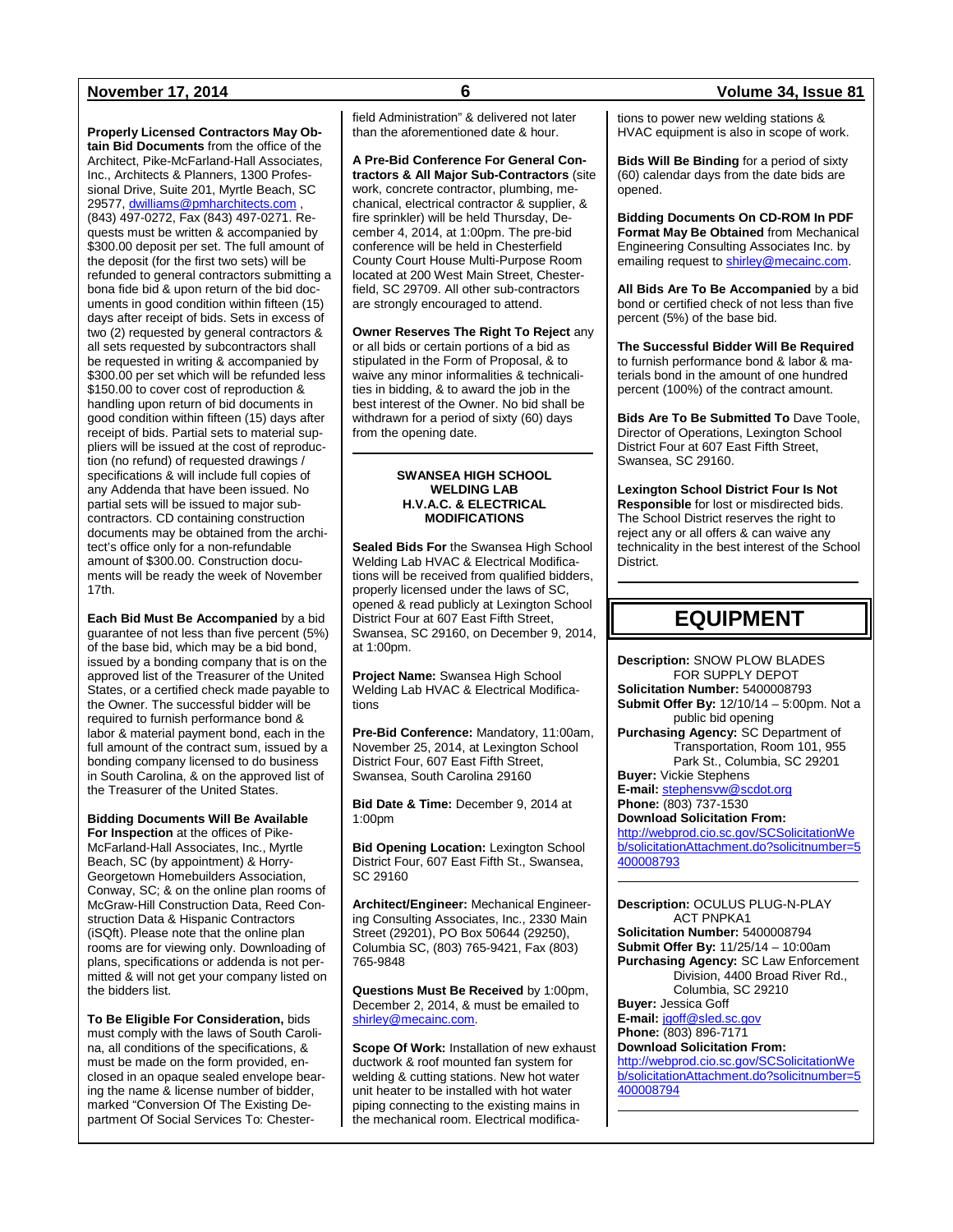**Description:** 15-TON ROOFTOP HEAT PUMP **Solicitation Number:** RFQ 1415-30 **Delivery Point:** Myrtle Beach **Submit Offer By:** 11/24/14 – 3:00pm. Not a public bid opening **Purchasing Agency:** Horry County Schools, 335 Four Mile Rd., Conway, SC 29526 **Direct Inquiries to Buyer:** Vicki Williams, phone (843) 488-6938 **Request Bid Package Via E-mail To:** Vicki Williams, ntyschools.net **Download Solicitation From:**

[http://apps.hcs.k12.sc.us/apps/pr](http://apps.hcs.k12.sc.us/apps/protrac) [otrac](http://apps.hcs.k12.sc.us/apps/protrac)

**Description:** RECUMBENT EXERCISE BIKES FOR SEVEN OAKS ELEMENTARY STUDENTS **Solicitation Number:** 2015-016 **Delivery Point:** 2800 Ashland Rd., Columbia, SC 29210 **Submit Offer By:** 12/2/14 – 11:00am **Purchasing Agency:** School District 5 of Lexington / Richland Counties, 1020 Dutch Fork Rd., Irmo, SC 29063 **Buyer:** Bruce Shealy, Coordinator of Purchasing, phone (803) 476-8148 **Request Bid Package From:** [D5Bids@lexrich5.org](mailto:D5Bids@lexrich5.org)

**Description:** PRESSURE OR CONVECTION STEAMER FOR GREENWOOD HIGH SCHOOL KITCHEN **Solicitation Number:** 15-005 **Delivery Point:** Greenwood, SC **Submit Offer By:** 12/5/14 – 2:00pm. Not a public bid opening **Purchasing Agency:** Greenwood School District 50, District Office, 1855 Calhoun Rd., Greenwood, SC 29649 **Buyer:** Jack Butler, Warehouse / Procurement Manager, phone (864) 941-5482, E-mail butleril@gwd50.org

#### **DIGGER DERRICK MOUNTED ON 4X2 CAB & CHASSIS**

The City of Union is seeking proposals from qualified vendors for a 47-foot hydraulic rotating digger derrick with a boom tip winch mounted on a 2015 4x2 cab & chassis.

Specifications & bid form may be obtained upon request at Union City Hall or by calling Joe Nichols at (864) 429-1721 or email [jnichols@cityofunion.org.](mailto:jnichols@cityofunion.org)

Sealed bids will be received from bidders by the City of Union at City Hall on 101 Sharpe Avenue, Union, SC, until 12:00pm, on December 16, 2014.

The City of Union reserves the right to reject any & all proposals received as a result of this RFP. If a proposal is selected it will be the most advantageous regarding price, quality of service, the vendors qualifications & capabilities to provide the specified service, & other factors which the City may consider. The City does not intend to make an award fully on the basis of any response made to the proposal; the City reserves the right to consider proposals for modifications at any time before a purchase order would be awarded, & negotiations would be undertaken with that vendor whose proposal is deemed to best meet the City's specifications & needs.

#### **FOOD SERVICE EQUIPMENT FOR SPARTANBURG SCHOOL DISTRICT 7**

#### INVITATION FOR BID

Spartanburg School District 7 is seeking Sealed bids only for Food Service Equipment. Sealed Bids are due into the District 7 Business Office, 610 Dupre Drive, Spartanburg, SC 29307 before 2:00pm, on November 25, 2014. For questions call John Paul at (864) 594-6167 & reference IFB #14-15- 14.

IFB can be downloaded by going to [http://spartanburg7.org/resources/procurem](http://spartanburg7.org/resources/procurement/) [ent/.](http://spartanburg7.org/resources/procurement/) Please emai[l japaul@spart7.org](mailto:japaul@spart7.org) to be added to bid list for potential addenda & updates.

## **INFORMATION TECHNOLOGY**

**Description:** CRIMINAL BACKGROUND CHECK SERVICES **Solicitation Number:** 5400008590 **Submit Offer By:** 12/8/14 – 11:00am **Purchasing Agency:** ITMO, Division of Procurement Services, Budget & Control Board, 1201 Main St., Ste. 601, Columbia, SC 29201 **Buyer:** Michael Thomas **Email:** [mthomas@mmo.sc.gov](mailto:mthomas@mmo.sc.gov) **Phone:** (803) 896-5232 **Download Solicitation From:** [http://webprod.cio.sc.gov/SCSolicitationWe](http://webprod.cio.sc.gov/SCSolicitationWeb/solicitationAttachment.do?solicitnumber=5400008590) [b/solicitationAttachment.do?solicitnumber=5](http://webprod.cio.sc.gov/SCSolicitationWeb/solicitationAttachment.do?solicitnumber=5400008590) [400008590](http://webprod.cio.sc.gov/SCSolicitationWeb/solicitationAttachment.do?solicitnumber=5400008590)

**November 17, 2014 7 Volume 34, Issue 81**

## **MINOR CONSTRUCTION**

**Description:** SIDEWALK PROJECT FOR D.J.J. **Solicitation Number:** 5400008801 **Site Visit:** Non-mandatory, 11/24/14 – 10:00am **Place:** SCDJJ Main Gate Parking Lot, 4900 Broad River Road, Columbia, SC 29210 – Do not enter facility **Submit Offer By:** 12/1/14 – 2:00pm **Purchasing Agency:** SC Dept. of Juvenile Justice, Purchasing Department, 4650 Broad River Road, Bldg. 2008, Columbia, SC 29210 **Buyer:** Steve Pullie **Email:** [slpull@scdjj.net](mailto:slpull@scdjj.net) **Phone:** (803) 896-5643 **Download Solicitation From:** [http://webprod.cio.sc.gov/SCSolicitationWe](http://webprod.cio.sc.gov/SCSolicitationWeb/solicitationAttachment.do?solicitnumber=5400008801) [b/solicitationAttachment.do?solicitnumber=5](http://webprod.cio.sc.gov/SCSolicitationWeb/solicitationAttachment.do?solicitnumber=5400008801) [400008801](http://webprod.cio.sc.gov/SCSolicitationWeb/solicitationAttachment.do?solicitnumber=5400008801)

## **PRINTING**

**Description:** PRINTING OF INTERCOM MAGAZINE – FALL 2014 ISSUE **Solicitation Number:** USC-RFQ-2727-DG **Delivery Point:** USC, Columbia **Submit Offer By:** 11/24/14 – 9:00am. Not a public bid opening **Purchasing Entity:** USC Purchasing, Ste. 606, 1600 Hampton St., Columbia, SC 29208, phone (803) 777-4115 **Bid Request:** The bid package is available through the USC Purchasing web site[, http://purchasing.sc.edu](http://purchasing.sc.edu/) or call the USC bid line at (803) 777-0255

**Buyer:** William (Dennis) Gallman

**Description:** PRINTING OF "CAROLINA TIES" PARENTS' NEWSLETTER – FALL ISSUE **Solicitation Number:** USC-RFQ-2728-DG **Delivery Point:** USC, Columbia **Submit Offer By:** 11/24/14 – 9:00am. Not a public bid opening **Purchasing Entity:** USC Purchasing, Ste. 606, 1600 Hampton St., Columbia, SC 29208, phone (803) 777-4115 **Bid Request:** The bid package is available through the USC Purchasing web site[, http://purchasing.sc.edu](http://purchasing.sc.edu/) or call the USC bid line at (803) 777-0255 **Buyer:** William (Dennis) Gallman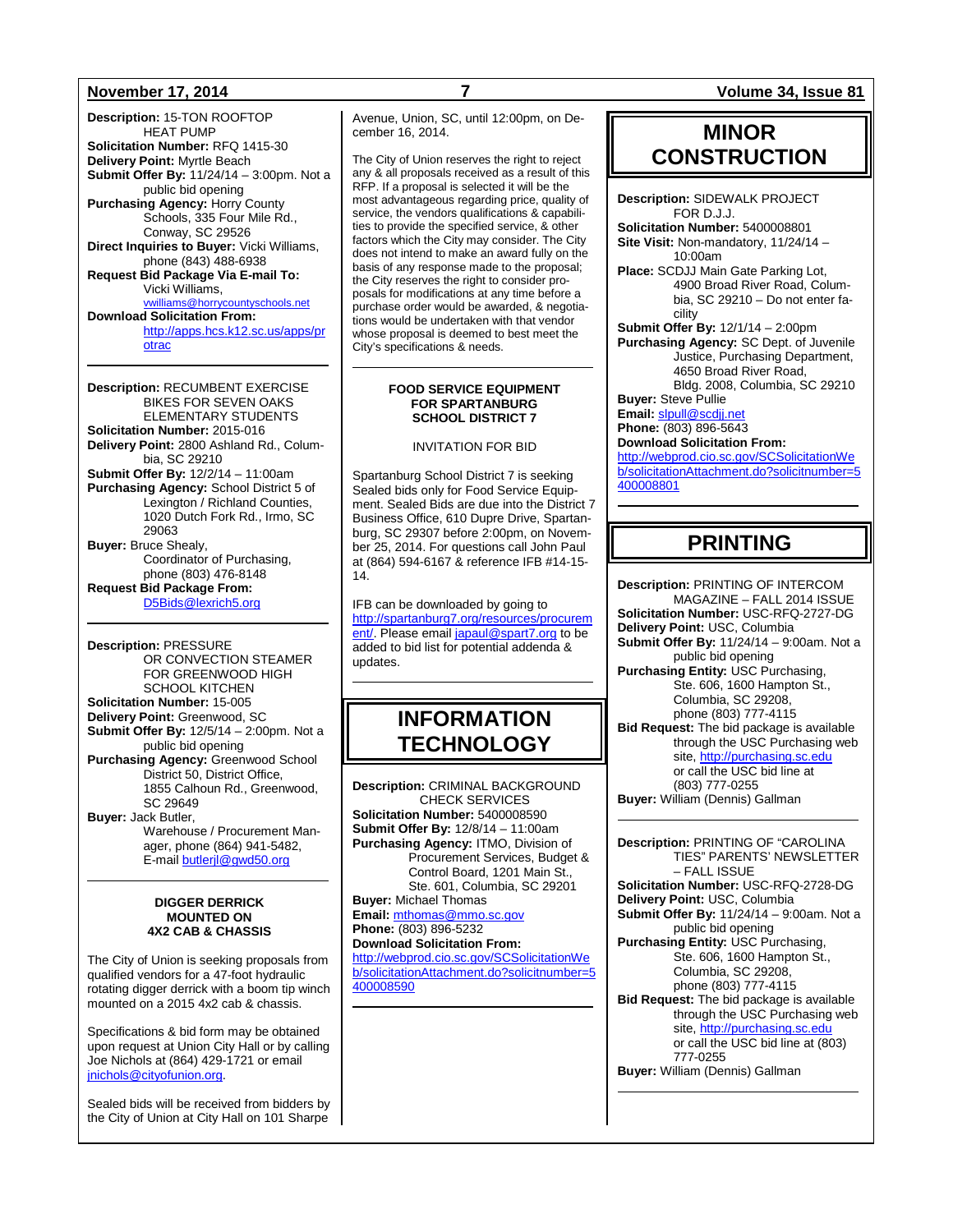**November 17, 2014 8 Volume 34, Issue 81**

## **SERVICES**

**Description:** PHARMACY SERVICES FOR S.C.D.H.E.C.'S HEMOPHILIA ASSISTANCE PROGRAM **Solicitation Number:** 5400008790 **Submit Offer By:** 12/9/14 – 2:30pm **Purchasing Agency:** SCDHEC, 2600 Bull St., Columbia, SC 29201 **Buyer:** Laura Cravens **E-mail:** [cravenlm@dhec.sc.gov](mailto:cravenlm@dhec.sc.gov) **Phone:** (803) 898-3484 **Download Solicitation From:** [http://webprod.cio.sc.gov/SCSolicitationWe](http://webprod.cio.sc.gov/SCSolicitationWeb/solicitationAttachment.do?solicitnumber=5400008790) [b/solicitationAttachment.do?solicitnumber=5](http://webprod.cio.sc.gov/SCSolicitationWeb/solicitationAttachment.do?solicitnumber=5400008790) [400008790](http://webprod.cio.sc.gov/SCSolicitationWeb/solicitationAttachment.do?solicitnumber=5400008790)

**Description:** RECHARGING, TESTING & MARKING SERVICES UNDER ANNUAL CONTRACT FOR FIRE EXTINGUISHER & HOOD SYSTEMS **Solicitation Number:** 15.29.NC.B.T5 **Delivery Point:** Charleston **Site Visit:** Not mandatory **Submit Offer By:** 11/28/14 – 2:00pm. Not a public bid opening **Purchasing Agency:** College of Charleston, Office of Procurement, Lightsey Center, Ste. B-53, 160 Calhoun St., Charleston, SC 29401 **Buyer:** Niall Cahill, phone (843) 953-5940, E-mail [cahillnp@cofc.edu](mailto:cahillnp@cofc.edu) **Download Solicitation From:** [http://ebid.cofc.edu](http://ebid.cofc.edu/) – under "Current Bid Opportunities"

**Description:** CUSTODIAL SERVICES FOR U.S.C.'S STROM THURMOND WELLNESS & FITNESS **CENTER Solicitation Number:** USC-BVB-2730-LW **Delivery Point:** Columbia **Site Visit:** Mandatory. 11/24/14 – 10:00am **Site Visit Location:** Strom Thurmond Wellness & Fitness Center, 1000 Blossom St., Columbia, SC 29208 **Submit Offer By:** 12/4/14 – 2:00pm **Purchasing Entity:** USC Purchasing, 6th Floor, 1600 Hampton St., Columbia, SC 29208, phone (803) 777-4115 **Bid Request:** The bid package is available through the USC Purchasing web site, [http://purchasing.sc.edu](http://purchasing.sc.edu/) or call the USC bid line at (803) 777-0255 **Buyer:** Lana Widener

**Description:** REFURBISH IRRIGATION PUMPS & DEEP WELLS **Solicitation Number:** 56157957 **Delivery Point:** Florence, SC **Site Visit:** Not mandatory. 12/4/14 – 10:00am **Site Visit Location:** Clemson University's Pee Dee Research & Education Center, 2200 Pocket Rd., Florence, SC 29506. For directions, contact Jennifer Lind at (843) 519-0463 **Submit Offer By:** 12/18/14 – 2:45pm, EST **Bid Opening Location:** Clemson University, Procurement Services, Administrative Services Building, 108 Perimeter Rd., Clemson, SC 29634

**Direct Inquiries to Buyer:** Shirley Alexander, phone (864) 656-2395, E-mai[l salexa2@clemson.edu](mailto:salexa2@clemson.edu) **Download Solicitation From:**

[www.clemson.edu/cfo/procureme](http://www.clemson.edu/cfo/procurement/vendors) [nt/vendors](http://www.clemson.edu/cfo/procurement/vendors)

### REQUEST FOR PROPOSAL

**Description:** TELECOMMUNICATION SITE LEASING **Solicitation Number:** RFP 442-(14-15) **Delivery Point:** Berkeley County **Submit Offer By:** 12/15/14 – 11:00am, EST **Purchasing Entity:** Berkeley County School District, Procurement Services, 229 East Main St., Moncks Corner, SC 29461 **Buyer:** Marcie Abrahamson, CPPB, CPCP, phone (843) 899-8672, E-mai[l marcie@bcsdschools.net](mailto:marcie@bcsdschools.net) **Download Solicitation From:** [http://www.berkeley.k12.sc.us/de](http://www.berkeley.k12.sc.us/departments.cfm?subpage=54016) [partments.cfm?subpage=54016](http://www.berkeley.k12.sc.us/departments.cfm?subpage=54016)

### REQUEST FOR PROPOSAL

**Description:** JANITORIAL SERVICES **Solicitation Number:** 100M-2014-0235 **Delivery Point:** 2725 Banny Jones Ave., West Columbia, SC 29170 **Pre-Proposal Conf.:** Mandatory. Monday, 11/24/14 – 10:00am **Pre-Proposal Location:** 2725 Banny Jones Ave., West Columbia, SC 29170 **Submit Offer By:** Monday, 12/1/14 – 2:00pm. Not a public bid opening **Purchasing Entity:** The Babcock Center, 2725 Banny Jones Ave., West Columbia, SC 29170 **Buyer:** Travis Guess, phone (803) 799-1970, Ext. 119, E-mail [tguess@babcockcenter.org](mailto:tguess@babcockcenter.org) **Request Bid Package From:** Travis Guess by E-mail only to

[tguess@babcockcenter.org](mailto:tguess@babcockcenter.org)

#### **VEGETATION REMOVAL & SEEDING PROJECT AT CHARLESTON EXECUTIVE AIRPORT**

The Charleston County Aviation Authority is requesting Bids for the Vegetation Removal & Seeding Project at Charleston Executive Airport.

Written bids will be received up to the hour of 2:00pm, local time, on December 17, 2014. Bid documents may be obtained from CCAA's website a[t www.portal-chs-airport.com](http://www.portal-chs-airport.com/)

A mandatory pre-bid conference will be held on December 3, 2014, at 10:00am, local time, in the main conference room at Charleston Executive Airport, 2742 Fort Trenholm Road, Johns Island, SC 29455.

Any questions concerning this request should be directed in writing to John A Connell, P.E., Deputy Director of Airports-Facilities, Charleston County Aviation Authority, 5500 International Blvd. #101, Charleston, SC 29418, or via email t[o CCAAengineering@chs-airport.com.](mailto:CCAAengineering@chs-airport.com)  The Charleston County Aviation Authority will not be responsible for any oral instructions with regards to this Notice.

#### **EMERGENCY AMBULANCE SERVICES FOR ANDERSON COUNTY**

Anderson County is seeking sealed proposals for Emergency Ambulance Services for Zone 9 in Anderson County, on Thursday, December 11, 2014, at 11:00am, Bid# 15-046.

Bids are to be returned to the Anderson County Purchasing Department, Room 115, Anderson County Historic Courthouse, 101 S. Main Street, Anderson, SC 29624.

Interested parties should contact Anderson County Purchasing Department at (864) 260-4019 or request package at Click Here. Fill in form that appears & a package will be emailed to you.

## **SUPPLIES**

**Description:** INDIVIDUAL SKIM MILK **Solicitation Number:** 5400008791 **Submit Offer By:** 11/25/14 – 10:00am **Purchasing Agency:** SC Dept. of Corrections, Purchasing Branch, 4420 Broad River Rd., 2nd Floor, Columbia, SC 29210 **Buyer:** Laura Bagwell **Email:** [Bagwell.laura@doc.sc.gov](mailto:Bagwell.laura@doc.sc.gov) **Phone:** (803) 896-4396 **Download Solicitation From:** [http://webprod.cio.sc.gov/SCSolicitationWe](http://webprod.cio.sc.gov/SCSolicitationWeb/solicitationAttachment.do?solicitnumber=5400008791) [b/solicitationAttachment.do?solicitnumber=5](http://webprod.cio.sc.gov/SCSolicitationWeb/solicitationAttachment.do?solicitnumber=5400008791) [400008791](http://webprod.cio.sc.gov/SCSolicitationWeb/solicitationAttachment.do?solicitnumber=5400008791)